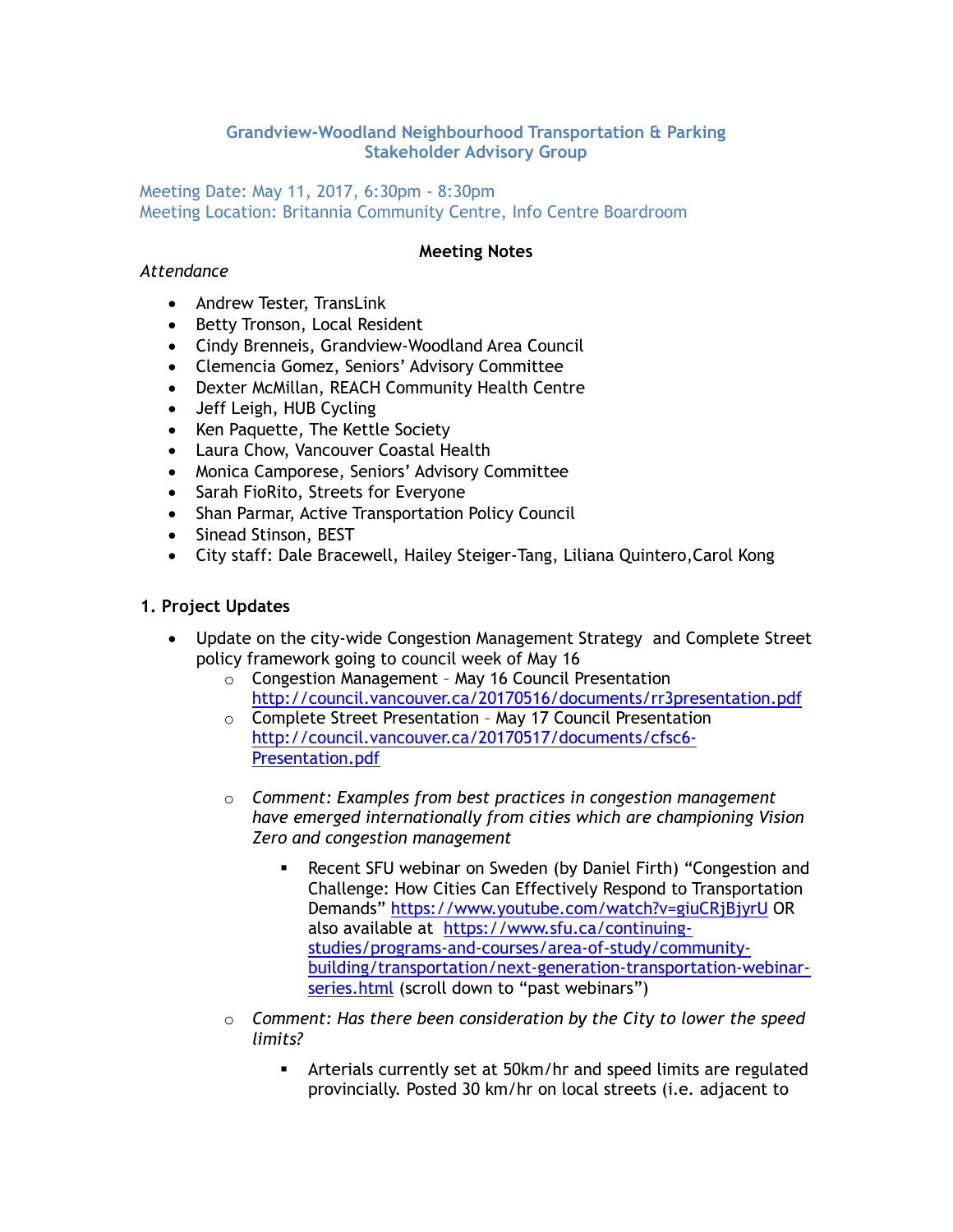parks, schools, bikeways, etc). Examples have been seen in other cities of lowering speed limits to 40 km/hr.

- 10<sup>th</sup> Avenue Corridor and Union-Adanac Corridor
	- o Adjustments being made to Union-Adanac design based on feedback received, with upcoming updates to be distributed to residents at Victoria Drive & Nanaimo soon.
	- o *Question: When can Adanac improvements be anticipated for construction?* 
		- **EXECONSTREE CONSTREE CONSTREE** Constructed anticipated likely Summer 2018
	- $\circ$  10<sup>th</sup> Avenue Corridor project underwent minor refinements, with construction interim improvements anticipated Late 2017 or 2018. Health Precinct section of 10<sup>th</sup> Avenue Project is going to Council May 16 [\(www.vancouver.ca/10thavenue\)](http://www.vancouver.ca/10thavenue)
- First Avenue FortisBC Work (January to September 2018)
	- Boundary to Nanaimo St: Closure of eastbound lanes on E 1<sup>st</sup> Avenue, one-lane two-way traffic within westbound lanes
	- o Full closure Nanaimo to Clark (July/August 2018)
	- o FortisBC conducted public engagement to identify best period of full closure, and will continue to engage Summer 2017. FortisBC is available to meet with any groups if requested
	- o *Comment:* First Avenue was fully closed several years ago for construction work, and resulted in positive interactions between neighbours living on opposite sides of First Ave
- TransLink 10 Year Vision Update
	- $\circ$  Bus service, transit and infrastructure improvements ongoing or planned as part of Phase 1. In Grandview-Woodland, this includes bus route improvements to Hastings B-Line, 99 B-Line, the N20, 84 VCC. Also new rail cars expected for Expo and Millennium Line. New B-Line on 41<sup>st</sup> Avenue to UBC is seeking to reduce congestion on 99 B Line.
	- o *Question/Comment:* More information needed on how to phone in complaints and concerns to TransLink re: bus service
		- Online links to telephone numbers for different TransLink areas (HandyDart, General Enquiries etc): [http://www.translink.ca/en/Customer-Service/General-Contact-](http://www.translink.ca/en/Customer-Service/General-Contact-Information.aspx)[Information.aspx](http://www.translink.ca/en/Customer-Service/General-Contact-Information.aspx)
		- **Direct link to feedback form (note while there is no specific box** to tick to request a call back, if you do want a callback include your phone number and specifically request it in the box)[:https://feedback.translink.ca/](https://feedback.translink.ca/)
		- **Phone number for transit information and customer feedback** 604.953.3333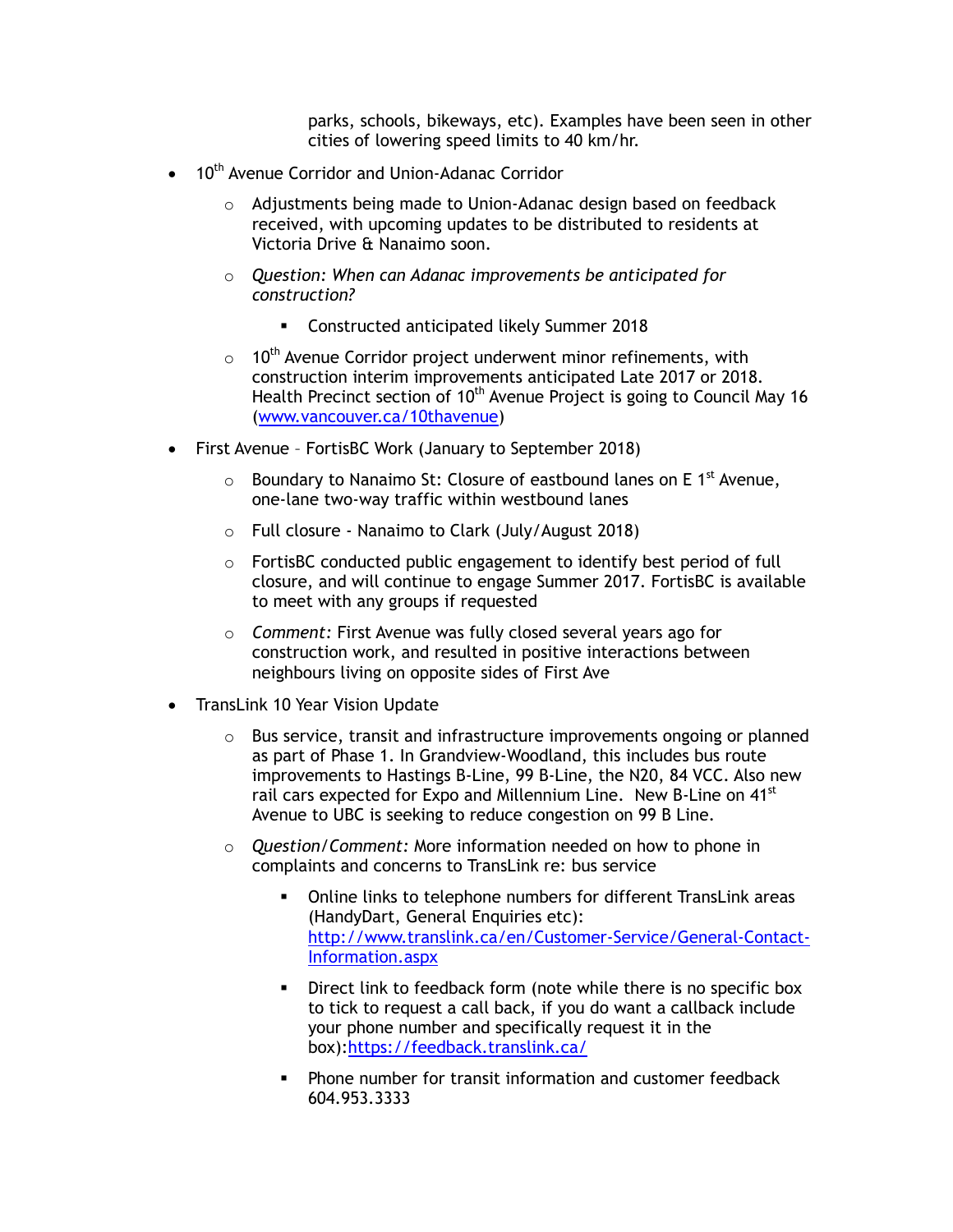- o *Additional Comments for TransLink:*
	- *Route #20 needs service & capacity improvements in the future*
	- *There needs to be more bike carrying capacity on busses*
	- *Some users experience barriers to using compass cards i.e. when transitioning between bus and Skytrain without a compass card*
	- General interest in having a Commercial-Broadway Station presentation by TransLink at a future meeting

## **2. False Creek Flats & E-W Arterial Update**

- o Plan going to council May 17, 2017 has been a 2-year process with a lot of public engagement and jointly with the Vancouver Economic **Commission**
- o *Question: As for the proposed FCF active transportation network, how aspirational versus realistic are certain route improvements (i.e. Central Valley Greenway, rail overpasses etc)*
	- **The FCF plan will need to be opportunistic and take advantage** of development opportunities as they arise. The public benefit strategy includes major projects as part of 10-year strategy
- o *Question: What is emphasis on residential development in the Flats? In context of more clean /quiet industries, how can more vibrancy/activity be enhanced in the area (i.e. after hours)?*
	- **Industrial land is protected by Metro Vancouver's Regional** Growth Strategy, and the plan is focused on increasing jobs with some residential along the edges to transition to adjacent neighbourhoods. Industrial spaces without residential can be activated in different ways.
- o *Question: Is there more information available on what's going on with new St. Pauls Hospital?* 
	- [http://vancouver.ca/home-property-development/new-st](http://vancouver.ca/home-property-development/new-st-pauls.aspx)[pauls.aspx](http://vancouver.ca/home-property-development/new-st-pauls.aspx)

## **3. Moving Toward Zero Program**

- Presentation to Council on May 16, 2017, available online [http://council.vancouver.ca/20170516/documents/rr1presentation](http://council.vancouver.ca/20170516/documents/rr1presentation-consolidated.pdf)[consolidated.pdf](http://council.vancouver.ca/20170516/documents/rr1presentation-consolidated.pdf) (slides 11-27)
- December 2016 Moving Towards Zero Council presentation includes more background on the City's Safety Action Plan [http://council.vancouver.ca/20161214/documents/cfsc3presentation.p](http://council.vancouver.ca/20161214/documents/cfsc3presentation.pdf) [df](http://council.vancouver.ca/20161214/documents/cfsc3presentation.pdf)